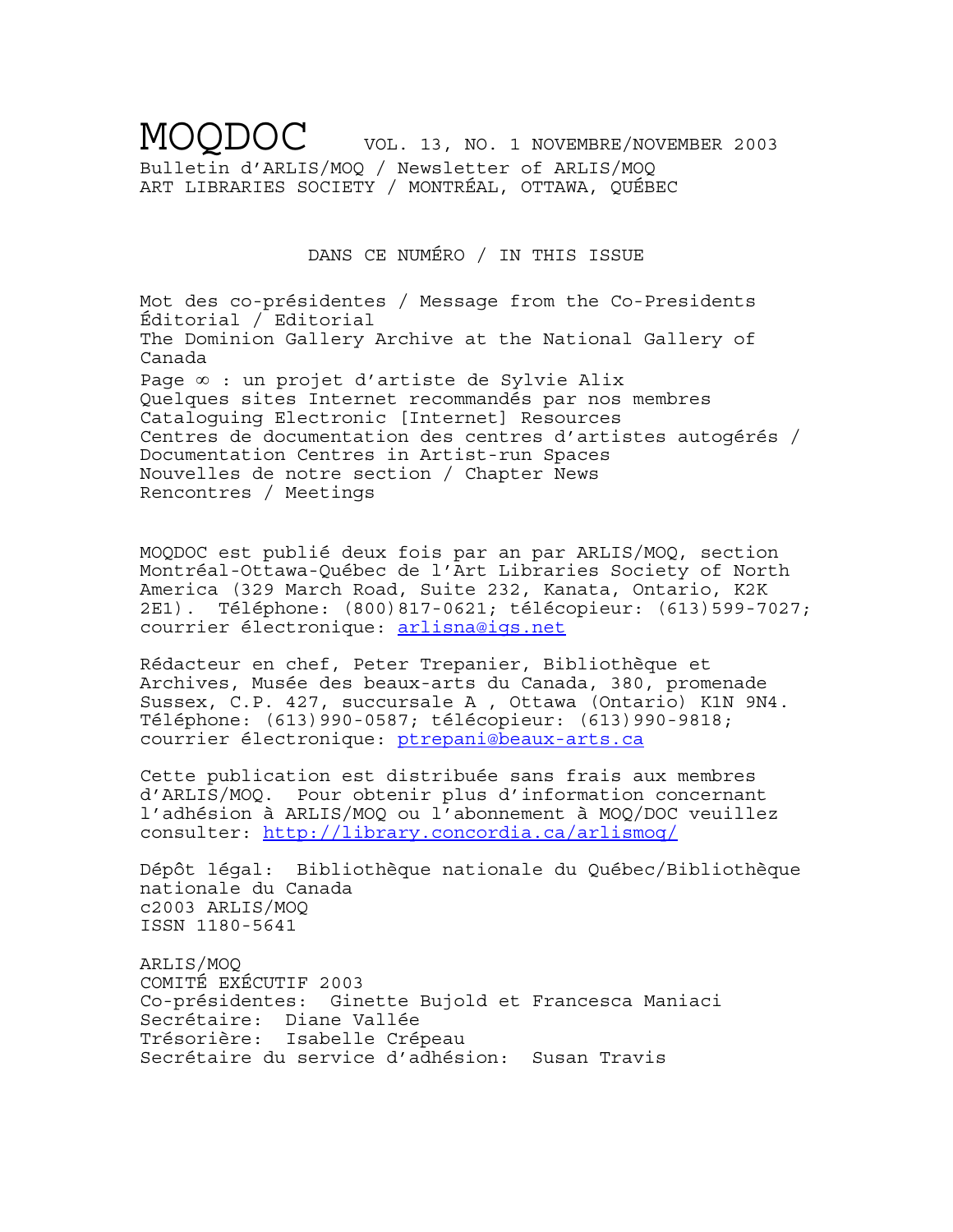# MOT DES CO-PRÉSIDENTES / MESSAGE FROM THE CO-PRESIDENTS

The year 2003 brought a turnover of our entire executive committee. Our new Co-Presidents, Francesca Maniaci and Ginette Bujold, with the help of the rest of the executive committee, organized our first meeting on May 23, 2003 in Montreal. The theme was "Art and Archives," which took place at the Hotel Inter-Continental in Old Montreal.

The business meeting was directed by Francesca Maniaci and Ginette Bujold. We discussed various topics concerning our Chapter, such as institutional memberships, the ARLIS/MOQ archives, our bylaws, and the recent creation of an ARLIS/MOQ listserv.

Over the years our archives have been scattered amongst our members. We decided to collect all the boxes of ARLIS/MOQ archives and to put them in one place for storage and access. At our fall 2002 meeting, Cyndie Campbell, Archivist at the National Gallery of Canada, had offered to take the archives. As most of our members are located in Montreal we decided that the archives should stay in Montreal for the time being. Ginette Bujold of the Musée d'art contemporain de Montréal generously volunteered to store the material at the museum until ARLIS/MOQ decides otherwise.

It was noted that our membership has dropped from 57 in 2002 to 46 in 2003. Our membership secretary thought this reduction may be a result of the recent cuts in staff at the Canadian Centre for Architecture (CCA). The CCA layed off 30 per cent of its staff at the beginning of the year, causing a reduction of one third of their library staff. Françoise Roux believed it was important for ARLIS/MOQ to express their concerns about this situation by writing a letter to the press as well as to the CCA administration. Daphné Dufresne, Danielle Léger, and Françoise Roux offered to work together on the letter, which will be submitted to our executive committee before it is sent to the press.

On behalf of ARLIS/MOQ, Jonathan Franklin, our new ARLIS/CANADA representative, thanked Rosemary Haddad, who recently stepped down from this position, for her many years of dedicated work for our association.

Irene Puchalski, the chair of ARLIS/Canada, discussed the possibility of having the ARLIS/NA conference in Banff, Alberta in 2006. Although the Alberta membership is small, they are enthusiastic about the idea. Any ARLIS/MOQ members interested in helping with programming for the 2006 conference should e-mail Irene (irene.puchalski@utoronto.ca).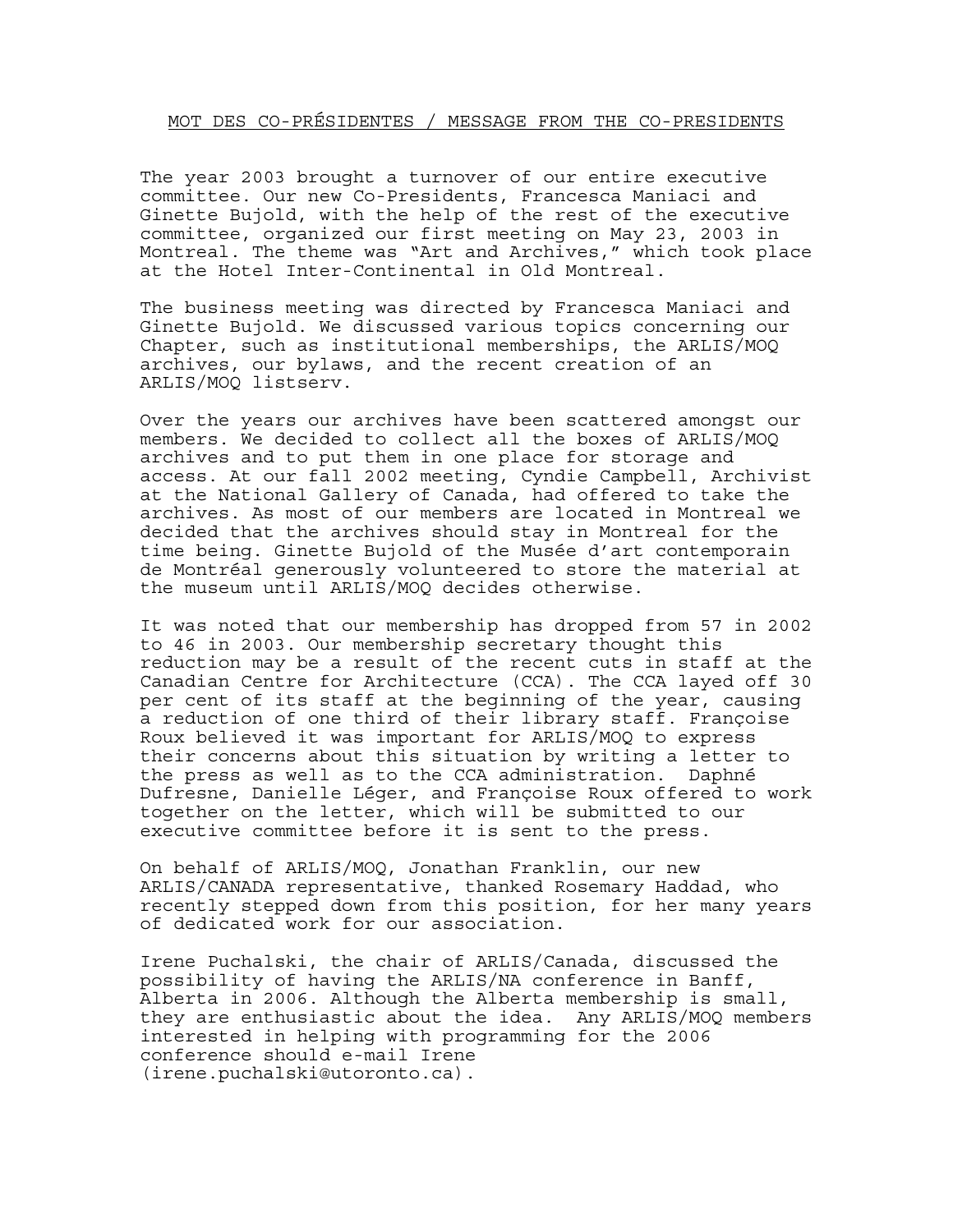After the business meeting, Philip Dombowsky, a recent MLIS graduate from McGill University, gave a slide presentation about his work on the archives of the Dominion Gallery. The collection has recently been donated to the National Gallery of Canada. The Dominion Gallery (1904-2000) archives include correspondence with artists and art institutions, as well as thousands of photographs of art works exhibited or sold at the Dominion Gallery. [An abridged version of Philip's presentation appears later in this issue.]

After an enjoyable buffet lunch at the hotel we walked to the Archives de Montréal also located in Old Montreal. Mario Robert gave an extensive, educational, and well-received tour of the archives, which are located in an enormous vault under the front lawn of City Hall.

Francesca Maniaci Co-President, ARLIS/MOQ francesca.maniaci@sympatico.ca

#### ÉDITORIAL: QUELQUES MOTS SUR LE DESIGN DE MOQDOC

L'art conceptuel est un mouvement apparu à la fin des années soixante et dont l'influence continue de se faire sentir dans la pratique artistique d'aujourd'hui. Pour l'artiste conceptuel, l'idée à l'origine d'une oeuvre d'art a plus d'importance que la réalisation de l'oeuvre elle-même. La critique d'art et partisane du conceptualisme, Lucy Lippard, croit que l'art conceptuel sert à diffuser de l'information sur l'art et de l'information qui est de l'art. Documenter et diffuser l'idée est l'essence même du concept, la documentation étant produite simplement.

Il me semble qu'il existe une relation analogique entre les objectifs et la pratique de l'art conceptuel, et notre profession. Nous aussi, avons pour but de promouvoir l'art en fournissant de l'information d'une manière objective et en la diffusant le plus largement possible. C'est ce que j'avais à l'esprit lorsque j'ai choisi des caractères de type Courier*,* de la même taille pour tout le texte, créant ainsi une mise en page qui rappelle un document dactylographié. Ces choix radicaux m'ont permis de livrer un document dans les délais prévus et d'une manière toute simple, à une époque où nous avons si peu de temps pour remplir nos tâches au travail et encore moins pour assumer des obligations supplémentaires en tant que membres de sociétés professionnelles !

De plus, la page d'artiste est un moyen de présenter à nos membres et collègues ceux d'entre nous qui sont également artistes. En tant que bibliothécaires d'art, nous cherchons à promouvoir l'étude de la culture visuelle et ceci nous oblige non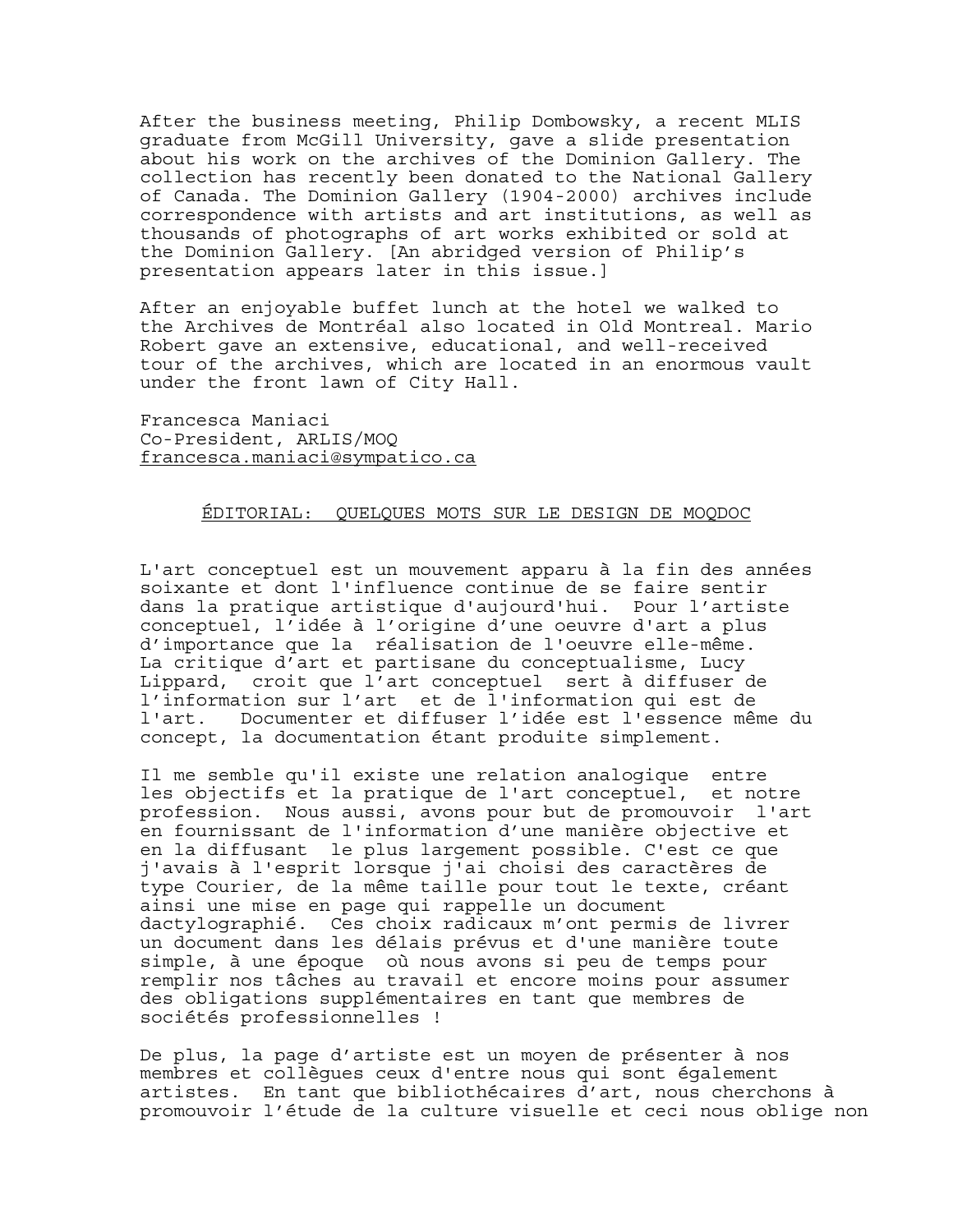seulement à observer mais aussi à contester les apparences qui nous entourent – raison de plus pour que nous produisions un bulletin qui remette en question notre concept sur l'apparence qu'un bulletin peut ou doit avoir.

# EDITORIAL: A FEW WORDS ABOUT THE DESIGN OF MOQDOC

Conceptual Art is a movement that began in the late 1960s whose legacy continues to influence art making today. To conceptual artists the idea for a work of art is more important than the making of the object. The art critic and advocate Lucy Lippard speaks of conceptual art as dispersing information about art and information as art. Documenting and disseminating the idea is, of course, paramount to the concept. The documentation itself is done in a straightforward manner. The objectives and practice of conceptualism seem an appropriate analogy to our own profession. We, too, promote art by providing information in an objective manner and disseminating documentation as widely as possible.

With that in mind, I chose a courier font, used the same type size throughout, and created a layout recalling the typewritten document. These radical choices enabled me to deliver a document simply and on schedule in an era where we are all scrambling for enough time to complete our tasks at work, let alone taking on additional professional association duties! The artist's page was added as a forum to introduce our fellow member colleagues who are also practising artists. As art librarians we promote the study of visual culture. This work entails looking at the world as well as questioning how it appears - all the more reason why we should produce a newsletter that challenges our own concept as to what a newsletter can or should look like.

#### MAX STERN AND THE DOMINION GALLERY

The Dominion Gallery was founded in 1941 by Rose Millman and was located in the Keefer Building on St. Catherine Street West in Montreal. Stern joined the Gallery in 1942, became Millman's business partner in 1944, and bought the gallery outright in 1947. In 1950 the gallery was moved to Sherbrooke Street West, where it remained until it closed in 2000.

Stern was born in 1904 in München-Gladbach, near Düsseldorf, Germany. His father, Julius, was a textile manufacturer turned art dealer, who opened his own gallery in Düsseldorf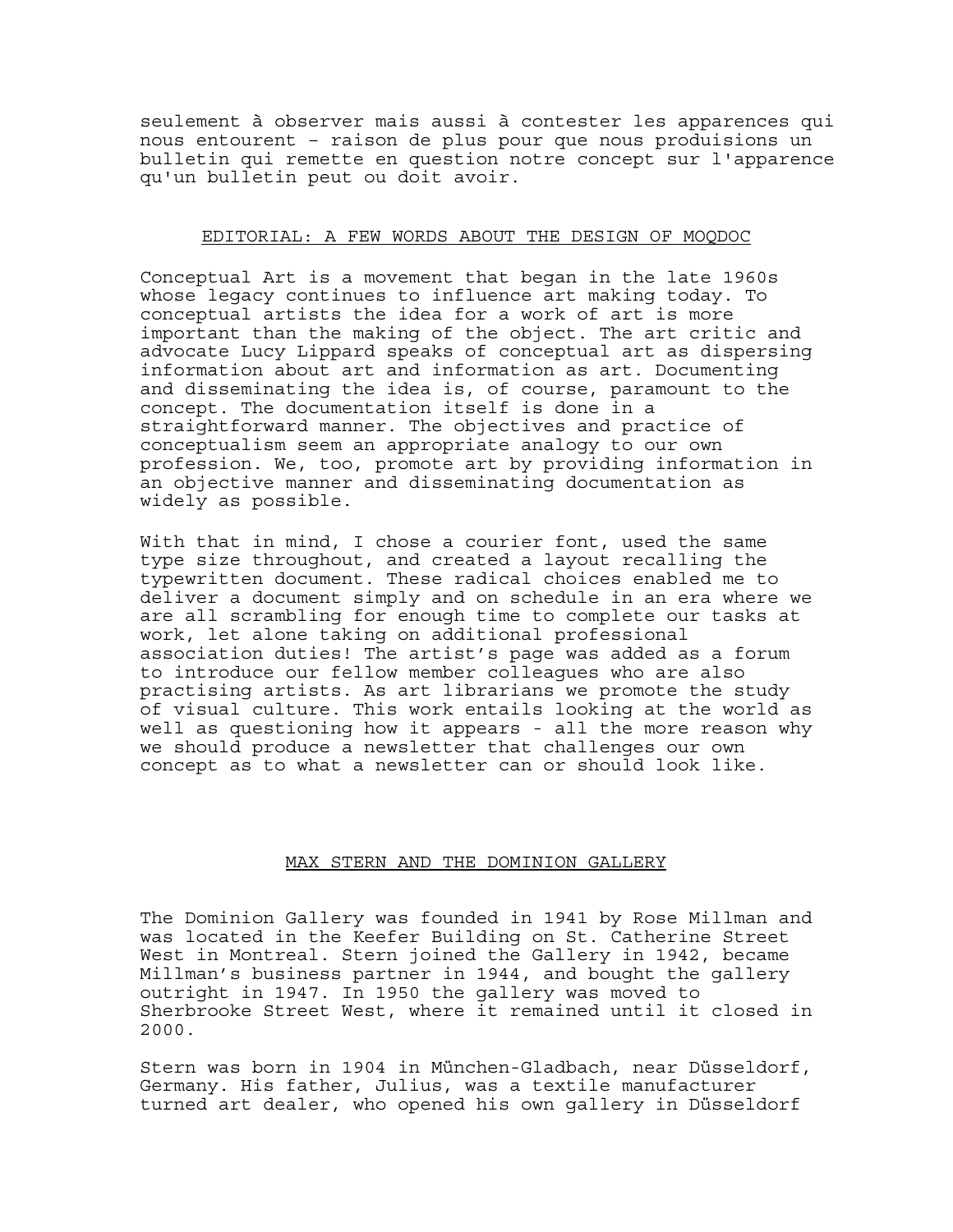in the early 1900s. It was there that Stern gained his first insights into the world of buying and selling art.

When he came of age, Stern was allowed to pursue his interest in art without financial constraints. He attended various universities in cities throughout Europe, becoming acquainted with many of Europe's finest museums. He obtained his Ph.D. in art history from the University of Bonn in 1928 and shortly after joined his father at the Galerie Stern. He took over the gallery when his father died in 1934.

As was the case with most Jewish-owned businesses in Germany during the 1930s, the Galerie Stern was affected by Nazi policies. Sales diminished as the decade progressed, as more and more people refused to do business with the gallery.

In 1937 Stern sold a large part of the gallery's collection and moved to London, where he joined his sister and a former associate from Düsseldorf at West's Galleries. The London enterprise lasted only two years, closing in 1940. Stern was subsequently sent to an internment camp on the Isle of Wight. It was around this time that the Sterns' London apartment was bombed during an air raid. Among the items lost were family portraits and many important documents from the Galerie Stern.

After a brief stay on the Isle of Wight, Stern obtained permission to immigrate to Canada, where he spent a year and a half interned as a civilian refugee, first in Fredericton, New Brunswick, and later in Farnham, Quebec. He went to Montreal in the summer of 1942 and soon after was hired by Rose Millman as the managing director of the Dominion Gallery.

Stern recognized early on that the Dominion Gallery's best chance for success lay with contemporary Canadian art. To that end he organized the gallery's first exhibition in 1943, featuring works by Goodridge Roberts. That exhibition was the first in a series at the Dominion during the 1940s devoted to Canadian artists, Jacques de Tonnancour, Paul-Émile Borduas, Emily Carr, and John Lyman among them.

While Stern concentrated on exhibiting and selling Canadian art, his early financial success was equally dependent on the sale of important collections of European art, including those of Robert Schon and H.S. Southam. Among the works from the Schon collection sold by the Dominion Gallery were four paintings by Kandinsky. The Museum of Modern Art in New York bought one of these in 1943; the other three were purchased by the Guggenheim Museum. Two other works from the Schon collection, both by Maurice de Vlaminck, found their way to Canadian collections. Frederick Mendel purchased one of these, and the other was bought by the Montreal Museum of Fine Arts. Works owned by H.S. Southam sold through the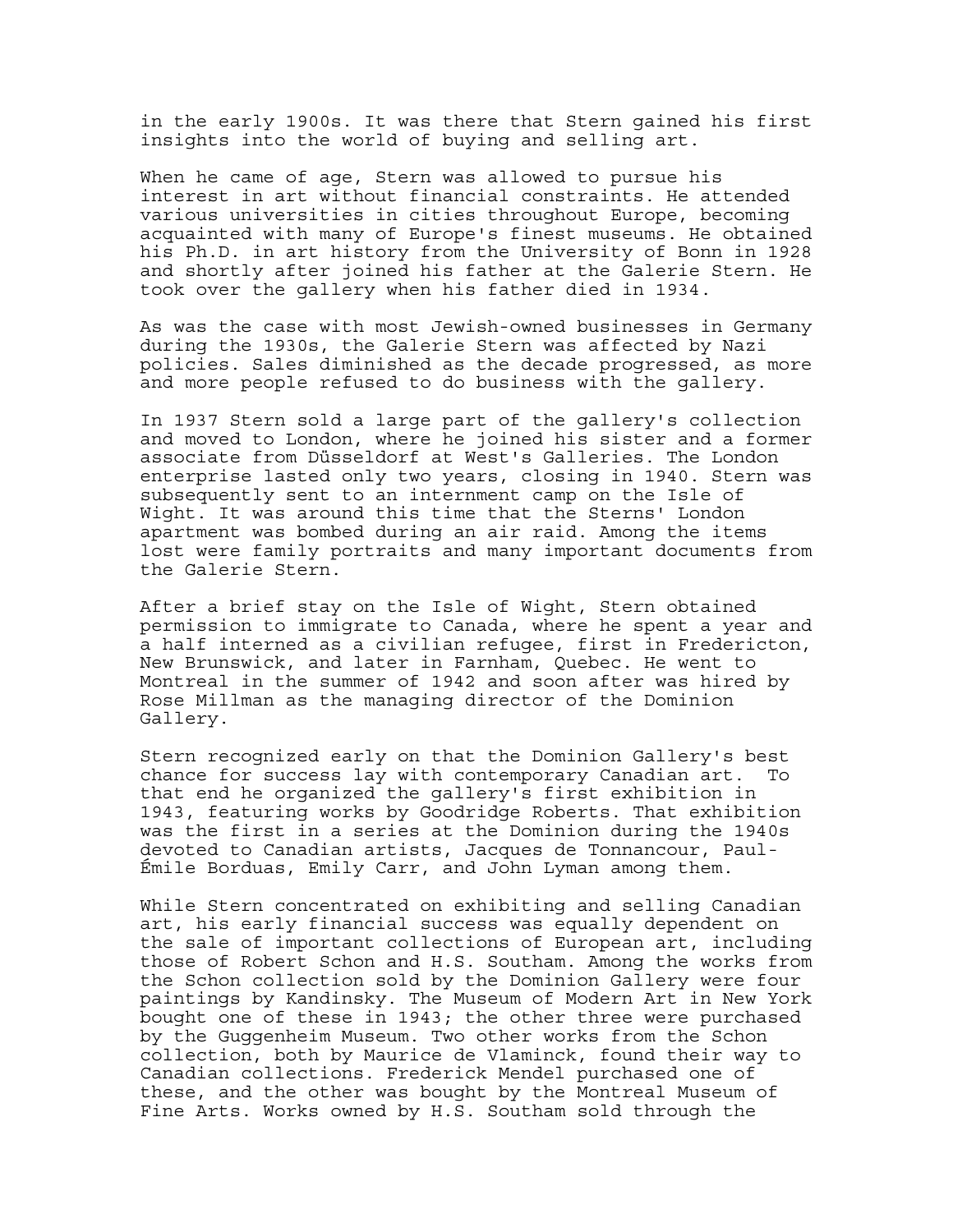Gallery were mostly by French nineteenth century artists, including Cézanne, Pissarro, and Renoir.

When Stern moved the Dominion Gallery to new premises at 1438 Sherbrooke Street West in 1950, he renovated the building to accommodate 14 exhibition rooms on three floors and a private apartment on the top floor. Further renovations in the late 1950s increased the number of exhibition rooms to 17. The new location provided Stern with more space for the paintings and books that had been stored in England since the start of the war. Stern's library, which included books he had purchased from the Berlin Museum as well as books from his father's collection, is now divided between McGill University and the National Gallery of Canada.

During the early 1950s Stern continued to focus mainly on Canadian art. The first exhibition in the new building was on Goodridge Roberts, followed over the next few years by exhibitions of works by Eric Goldberg, Stanley Cosgrove, Jeanne Rhéaume, E.J. Hughes, and Marian Scott.

The 1950s also saw Stern expand into the area of international art. Particularly important was Stern's interest in European sculpture, an interest aided by the lifting of Canada's import duty on sculpture in 1956. Over the next few years the Dominion built up the largest private collection of international sculpture in Canada, selling works by artists such as Auguste Rodin**,** Henry Moore, and Jean Arp. By the end of the 1950s, the Dominion had become the largest private gallery in Canada. During the following decades, it continued to encourage Canadian artists as well as organizing the occasional exhibition of works by international artists. Following Stern's death in Paris in 1987, Michael Moreault, an employee of the Dominion Gallery since 1968, managed the Gallery until it closed in December 2000.

The archives of the Dominion Gallery were donated by Stern's estate to the National Gallery of Canada in 2000. The collection, which arrived in 281 boxes, includes the business records of the Dominion Gallery (for example of stock books and sales records), correspondence, photographs, audio cassettes, newspaper clippings, and various miscellaneous materials.

The stock books list the art works exhibited or sold at the Dominion and include such details as the former owner, the year the work entered the gallery, the price, the buyer, and the date of sale. The correspondence files include letters to and from various artists who exhibited at the Gallery, art institutions, and clients.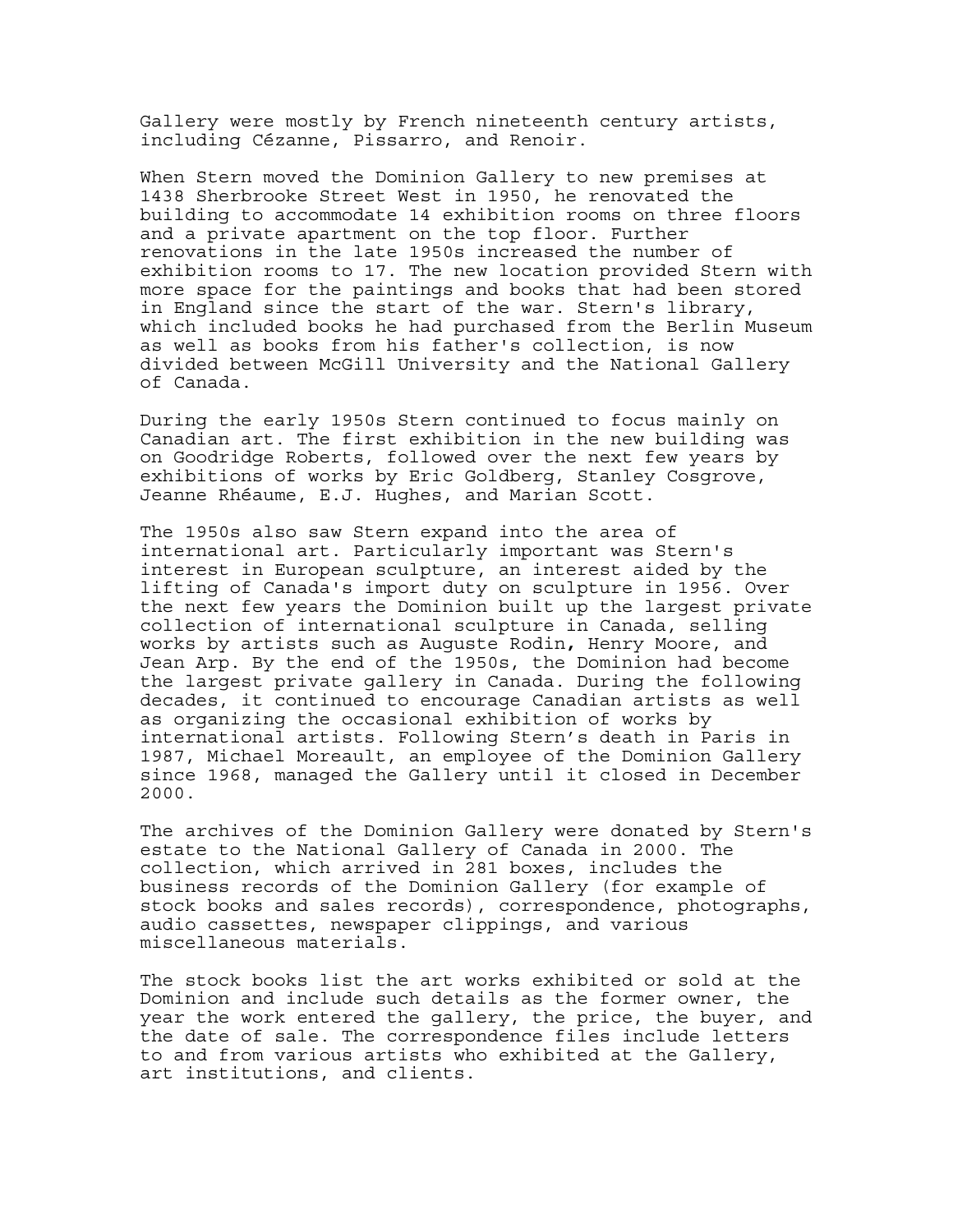From the mid 1940s on, many of the works sold or exhibited at the Dominion Gallery were photographed. Numbering in the thousands, these mostly black-and-white images are organized into two groups: Canadian and international. Many of the photographs have ended up in private collections, making this group of images an especially valuable resource.

The archives also include approximately 1,000 photographs from Stern's personal collection, ranging from early family pictures to photographs of events held at the Dominion Gallery. Also included are numerous photographs of artists represented by the Dominion Gallery. In its entirety, the archives of the Dominion Gallery represent the most complete set of records from a private gallery in Canada.

During his lifetime, Stern amassed a personal art collection consisting of approximately 500 works. Most of this collection consisted of works by Canadian artists, but it also included several European paintings and sculptures. As his father had done in Düsseldorf, Stern assembled his private collection mainly by buying the works he exhibited. His first purchase, in 1943, was a charcoal, pastel, and ink drawing by Goodridge Roberts.

Stern was committed to seeing important art end up in Canadian museums and assembled his private collection with the purpose of eventually donating the works to public collections. He began giving to museums in the 1950s. His earliest donation dates from 1954, when he gave Jean Dallaire's *English Guard* to the Bezalel Museum (now the Israel Museum) in Jerusalem.

Canadian museums were the chief benefactors of Stern's generosity. Among the museums in this country that received works from Stern were the Edmonton Art Gallery, the Glenbow Museum, the McMichael Collection of Canadian Art, the National Gallery of Canada, and the Vancouver Art Gallery. Stern was especially generous to Montreal museums, giving a total of 166 works to the Montreal Museum of Fine Arts, the Musée d'art contemporain, and Concordia University. Approximately 50 of the works Stern donated to the three Montreal institutions will be featured in an exhibition at the MMFA in the fall of 2004.

Philip Dombowsky Project Archivist, Dominion Gallery archives National Gallery of Canada Library and Archives pdombowsky@gallery.ca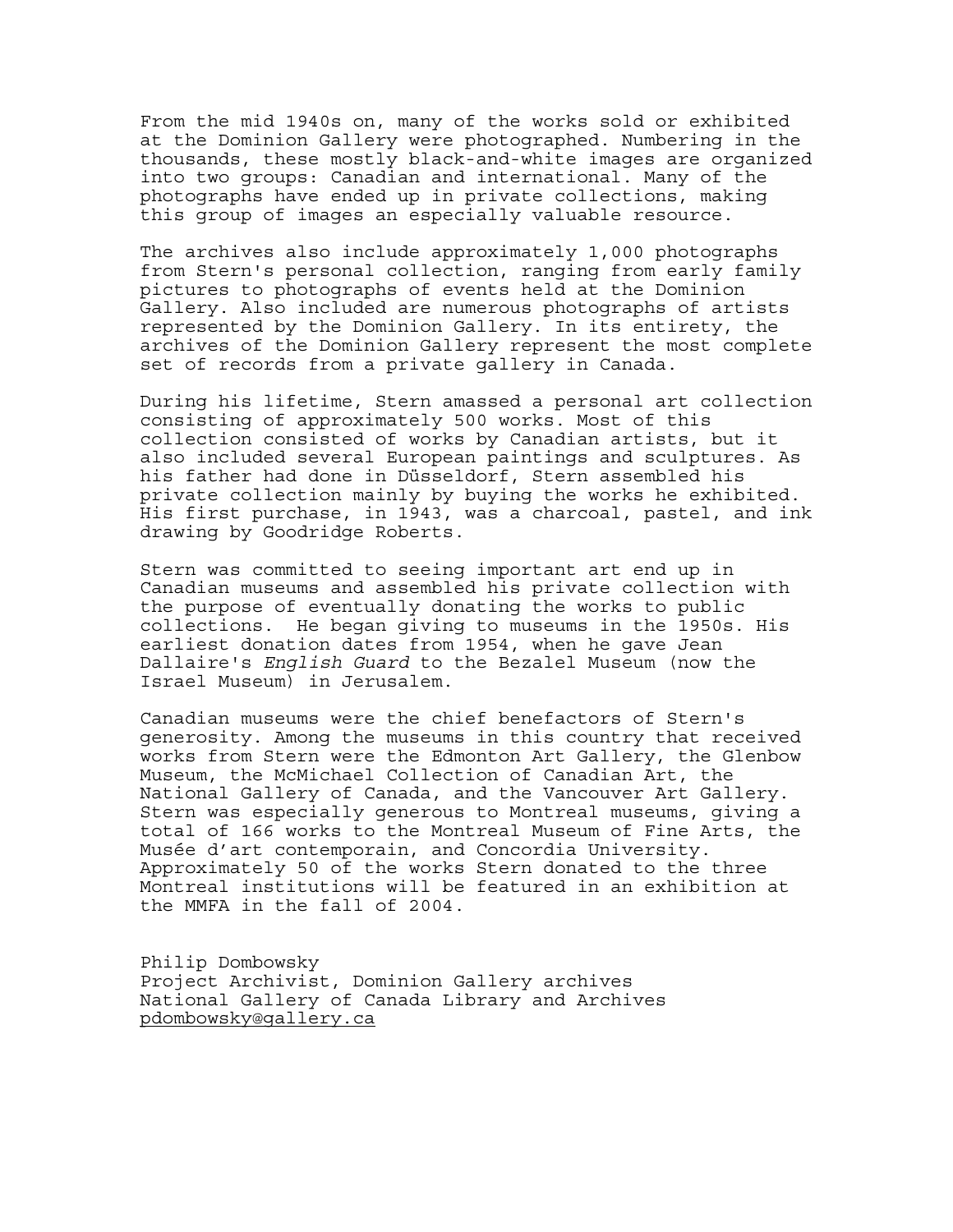# QUELQUES SITES INTERNET INTÉRESSANTS RÉCOMMANDÉS PAR NOS MEMBRES

"École supérieure de mode de Montréal: Ressources thématiques" http://www.unites.uqam.ca/esm/ress\_internet.html

Voici un site Web qui vous donne les liens Internet les plus importants dans le domaine de la mode, regroupés par thèmes pour faciliter la recherche. L'objectif est de faire connaître les sites Internet non commerciaux et les plus pertinents. À signaler que la mise à jour du site est effectuée régulièrement.

Diane Vallée Bibliothécaire Centre de documentation École supérieure de mode de Montréal vallee.diane@uqam.ca

# "Répertoire d'architecture traditionnelle" http://services.ville.montreal.qc.ca/rat/framratf.htm

Inventory of Montréal buildings provided by the City of Montréal. Originally published as a multi-volume set, now out of print. The site provides very brief information (date of construction, architect, occasional photo) on extant buildings in various categories. Less information is provided than in the printed version and occasional technical and factual errors appear, but the site is still useful.

## "RIBA British Architectural Library Online" http://www.architecture.com/go/Architecture/Reference/ Library\_897.html

Best feature: free access to a periodical index. The citations from the Architectural Periodicals Index (API), maintained by the British Architectural Library, are included in this catalogue. Searches may be limited to articles only.

Renata Guttman & Paul Chénier Bibliothèque Centre canadien d'architecture rguttman@cca.qc.ca pchénier@cca.qc.ca

CATALOGUING ELECTRONIC [INTERNET] RESOURCES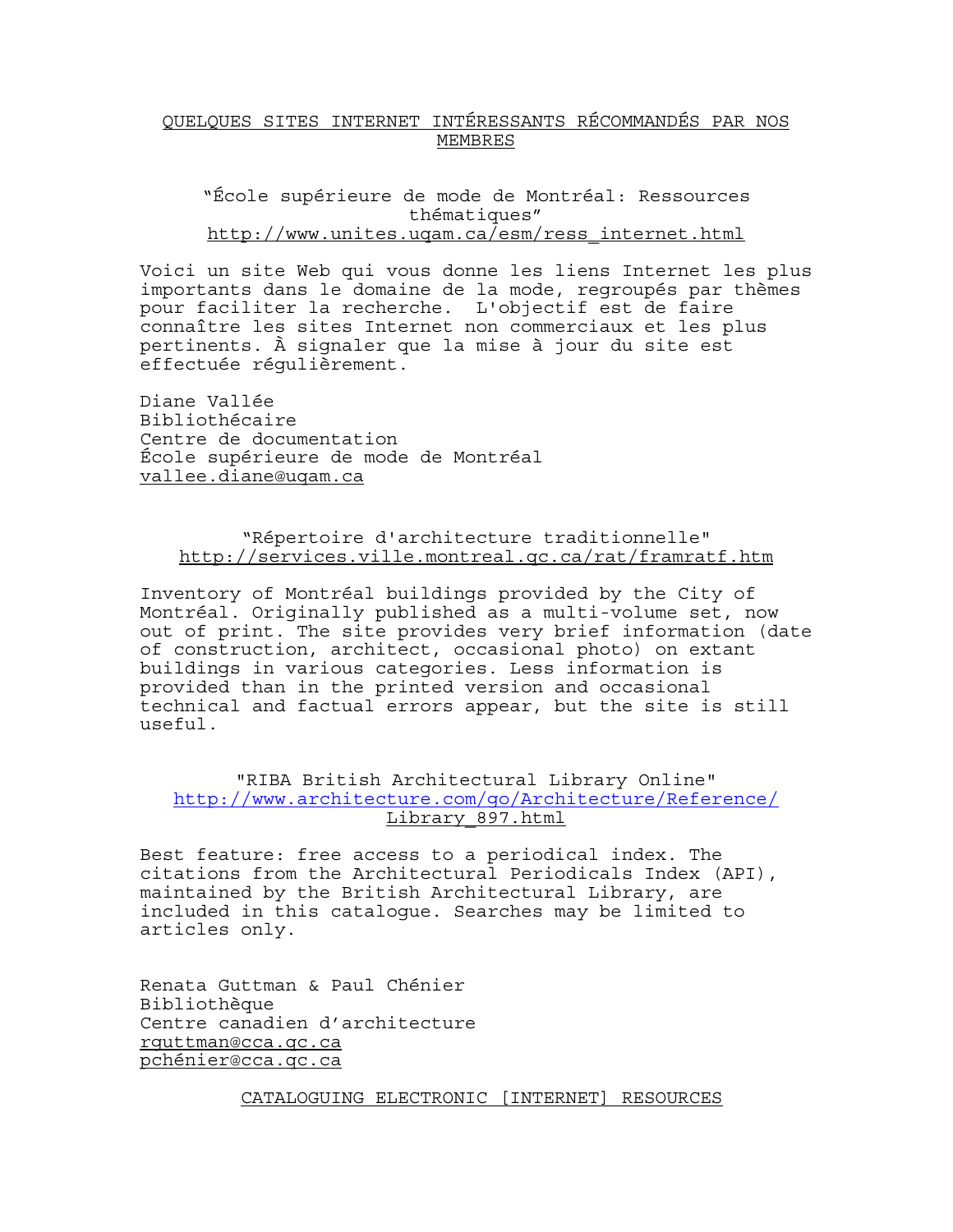[The following was extracted from the National Gallery of Canada's cataloguing manual and supplied to us by one of NGC's Library cataloguers, Nancy Sprules.]

Electronic resources are catalogued in the same manner as other formats. Various fields hold information unique to electronic resources; it is these fields that are central to completing a record.

Specialized fields and subfields for electronic resources

1. General Material Designation ( 245--|a |h[GMD]) This subfield is usually preceded by MARC code |h, but our system does not search the |h so we add the GMD after the title, in square brackets without the subfield code. This subfield is always present in the catalogue record.

245 00 |aDow Jones interactive [Electronic resource]

2. Type and extent of resource (256--|a)

This field is used to indicate the type of electronic resource being catalogued. With the type of material we catalogue and with our lack of understanding of computer terminology, this field is often difficult to complete and is therefore often left out.

256--|aComputer data

3**.** Notes (5XX--|a)

A variety of notes are specific to electronic resource records and are added whenever the information is available.

Type of computer file or data note  $(516 - |a)$ 

 $516 - |$ aText

System details (538--|a)

538--|aMode of access: Internet

538--|aSystem requirements: IBM or compatible PC running Internet Explorer 4.0 or higher; Mac with Netscape browser 4.0 or higher.

Note fields applicable to all formats are often used to give greater detail to the record. These fields include: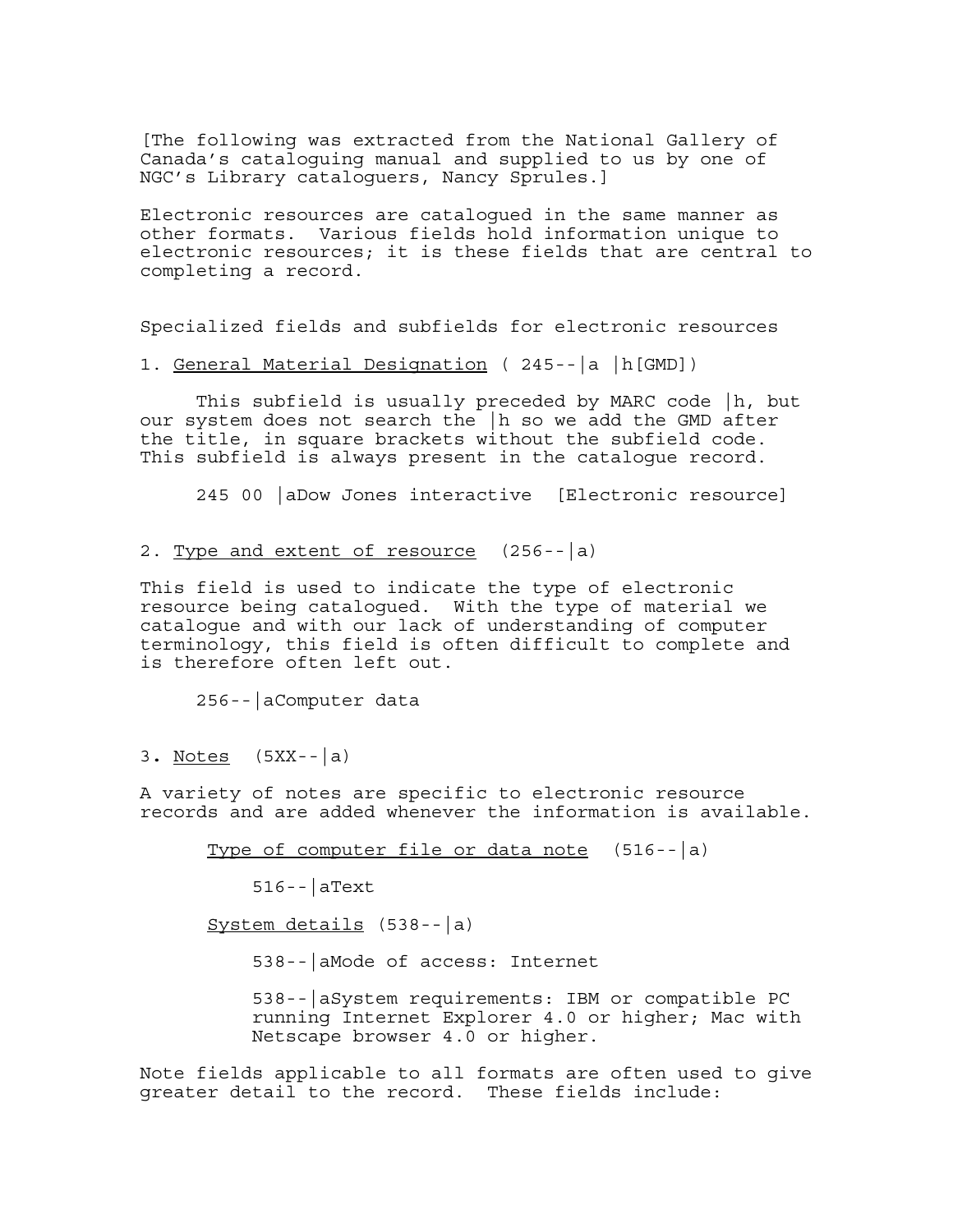Restriction to access notes  $(506)$ ; Summary notes  $(520)$ ; Additional physical forms available notes (530); Language notes (546); and Linking entry complexity notes (580).

> 506--|aAccess restricted to institutions with site licence

520--|aContents and dates of coverage: Canadian and foreign, including newspapers, magazines and transcripts from 1980s to present

530--|aAvailable also in paper and on disk

546--|aText in English, French and German

580--|tArt sales index (Weybridge, England : 1985)

### 4. Electronic location and access (856--|u)

This is perhaps the most important field in an electronic resource record. This field provides the URL hyper link from the record itself to the online site. The Library uses the subfield code |uUniform Resource Identifier and subfield code |zPublic note.

> 856 4-|uhttp://www.factiva.com|zGo to product login and pull down to find Dow Jones Interactive. Password access only.

### CENTRES DE DOCUMENTATION DES CENTRES D"ARTISTES AUTOGÉRÉS / DOCUMENTATION CENTRES IN ARTIST-RUN SPACES

[Cette deuxième partie est centrée sur Montréal = This second part of the series focuses on Montreal]

#### GALERIE B-312

Le centre de documentation de la Galerie B-312 (un centre d'artistes autogéré) date de 1991. Nous sommes ouverts du mardi au samedi de 12h à 18h.

Notre documentation porte sur toutes les activités déjà présentées par notre galerie de 1991 à nos jours. Généralement, nos activités - exposition, performance, musique, table ronde ou publication, sont documentées par:

- Cahier contenant texte critique et images;

- Communiqué;
- Curriculum vitae des participants à l'événement;
- Diapositives des oeuvres des artistes;
- Dossier de presse récent;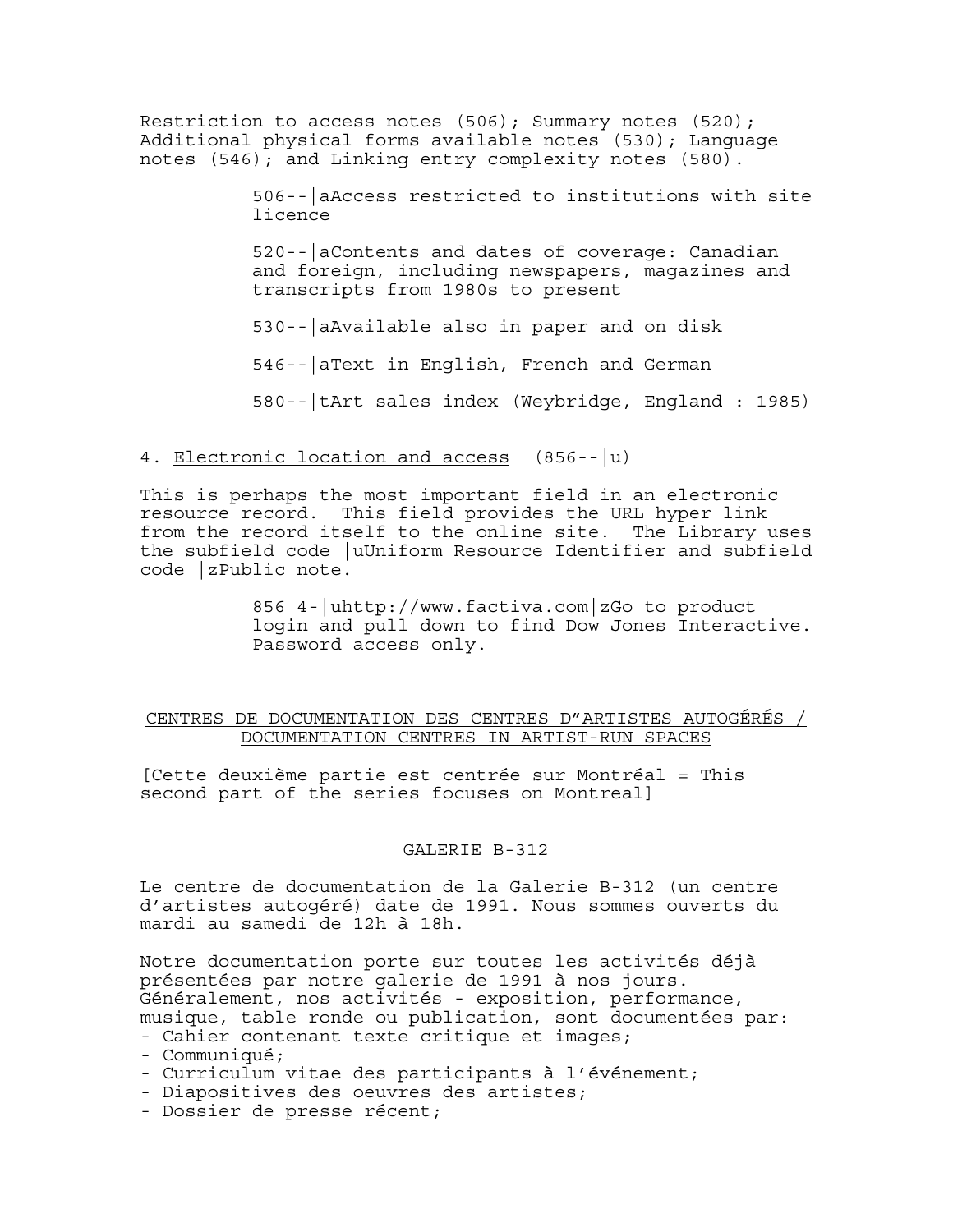- Catalogue; - Vidéo (table ronde; performance; concert)

Des documents sur près d'une centaine d'activités peuvent être consultés sur place. Notre site Web comprend également de l'information.

Galerie B-312 372, rue Sainte-Catherine Ouest, espace 403, Montréal (Québec), H3B 1A2 Téléphone et télécopieur (514) 874 9423 b-312@galerieb-312.qc.ca www.galerieb-312.qc.ca

#### DAZIBAO

Fondé en 1980, Dazibao est un centre d'artistes voué à la diffusion de la photographie actuelle. À titre d'éditeur, Dazibao propose le livre comme espace ou lieu de diffusion supplémentaire pour la photographie. Pour ce faire, le centre a développé trois collections : DES PHOTOGRAPHES, les essais et LES ÉTUDES. La collection DES PHOTOGRAPHES propose un espace ouvert au croisement des genres, un lieu de rencontre où photographie et écriture composent une même oeuvre à double entrée. La collection les essais offre un lieu de réflexion privilégié où sont confrontés divers courants de pensée sur la photographie. La collection LES ÉTUDES pour sa part permet à un auteur de réfléchir en profondeur sur un sujet ou sur la pratique d'un artiste. À ces collections s'ajoutent, ponctuellement, des publications qui accompagnent étroitement certaines expositions. De plus, les archives du Centre de photographie documentent en détail toutes les activités proposées par le centre depuis sa fondation. Les publications ainsi que les archives sont disponibles pour consultation au centre.

Dazibao, centre de photographies actuelles Les éditions Dazibao 4001, rue Berri, espace 202 Montréal (QC), Canada H2L 4H2 téléphone : 514.845.0063 télécopieur : 514.845.6482 dazibao@cam.org www.dazibao-photo.org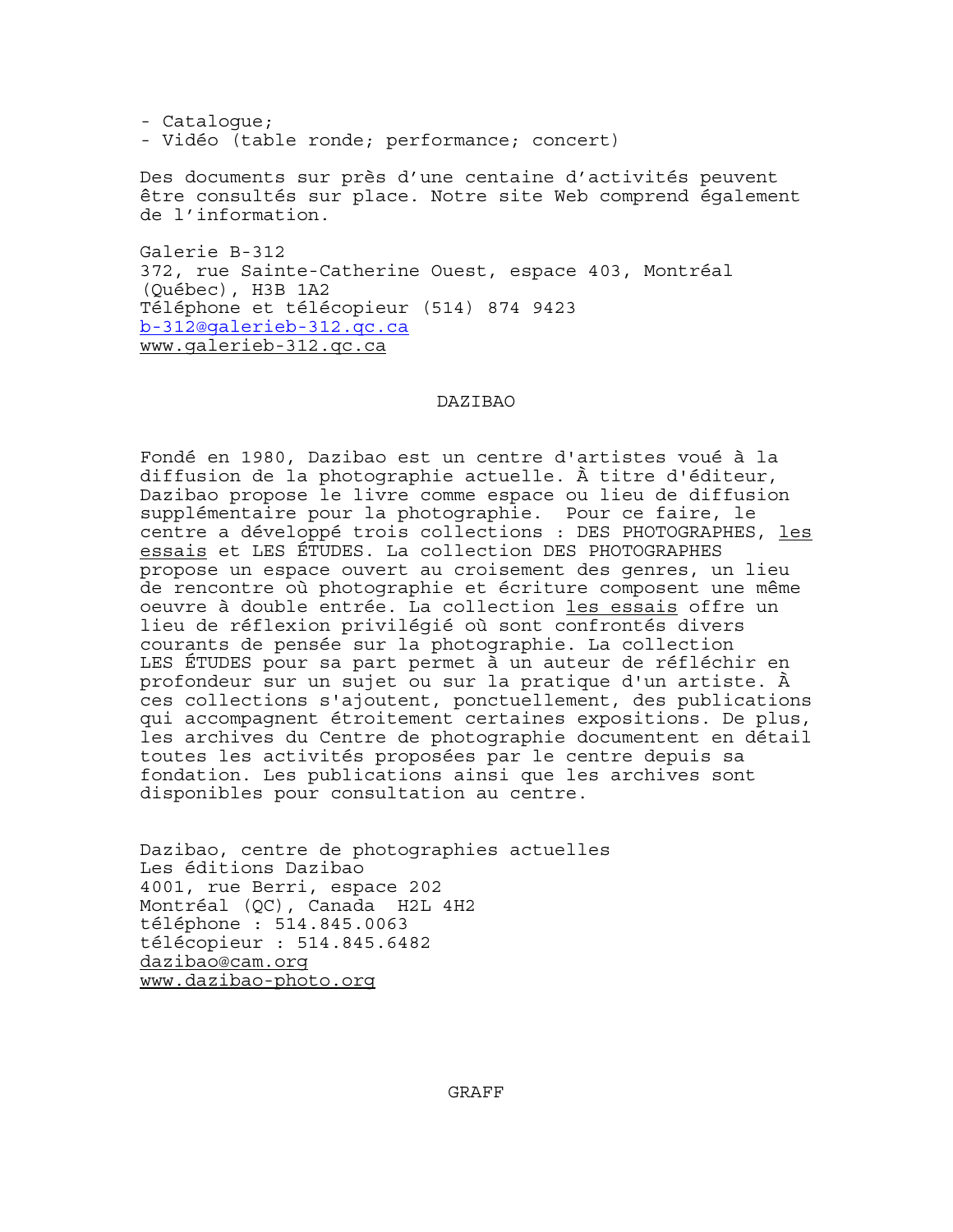Graff, centre de conception graphique est un organisme sans but lucratif fondé en 1966 par l'artiste Pierre Ayot et qui a pour mission de rendre accessible à des artistes professionnels un lieu dynamique de recherche et d'expérimentation en estampe. Graff regroupe sous un même toit un atelier de lithographie, de gravure en creux et en relief, de sérigraphie, une chambre noire et un tout nouvel atelier d'informatique permettant d'explorer le traitement de l'image. La collection compte maintenant plus de quatre milles oeuvres réalisées dans les ateliers de 1966 à aujourd'hui. Graff permet dans certains cas à des chercheurs ou étudiants de découvrir certains aspects de la collection. Cela est possible sur rendez-vous.

Dans le même édifice se retrouve la Galerie Graff qui garde en consignation des oeuvres des artistes qu'elle représente et de certains artistes contemporains. De plus, la galerie offre une sélection de catalogues d'exposition.

Plusieurs informations pertinentes sur les deux organismes se retrouvent sur le site Internet www.qraff.ca

Graff, centre de conception graphique Galerie Graff 963, rue Rachel Est Montréal, Qc H2J 2J4 téléphone: 514.526.9851 télécopieur: 514.526.2616 graff@videotron.ca cdesjardins@graff.ca www.graff.ca

### NOUVELLES DE NOTRE SECTION / CHAPTER NEWS

John Latour is having an exhibition of his sculptures entitled "Close Encounters" from November 4-December 13, 2003 at The Glendon Gallery in Toronto. The exhibition also includes examples of John's ongoing text-based series, one from which he composed for an artist page in the last issue of MOQDOC.

RENCONTRES / MEETINGS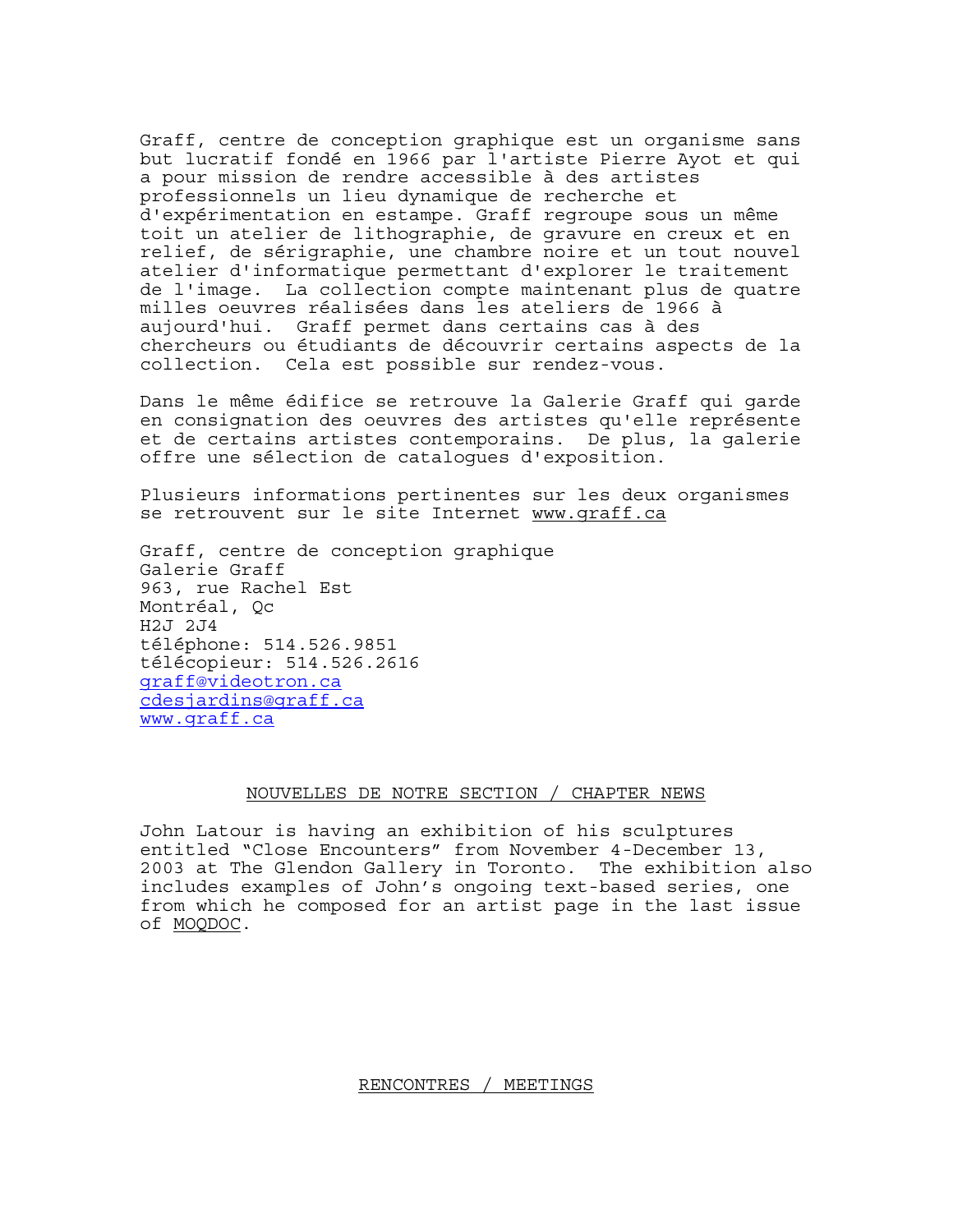### IFLA (International Federation of Library Associations) Conference Report 2003

The annual conference of IFLA (International Federation of Library Associations) was held on 1-9 August 2003 in Berlin, Germany, under the banner, "World Library and Information Congress." Canadian art librarians were represented by Daphné Dufresne (Université du Québec à Montréal) and Jo Beglo (National Gallery of Canada), who is a member of the IFLA Section of Art Libraries Standing Committee.

The Section of Art Libraries is an international association within IFLA concerned with textual and visual documentation for the visual arts. The Section has an active publishing program and engages in cooperative projects that benefit art librarians around the world. We currently have 103 members from 33 countries.

The Section typically hosts two program sessions and convenes two business meetings during the annual IFLA conference. An open session consisted of formal papers that addressed three aspects of "The Evolution of the Art Library from Early Collecting to Virtual Services." A case study of the early years (1878-1911) of the Library at the Rhode Island School of Design was particularly relevant, in its structure, to contributed papers in our own "History of Art Libraries in Canada" project. The second paper, a review of recent developments in museum libraries, evaluated shifts in administrative status and functions in French libraries, comparing those changes to the situation at the National Art Library (Victoria and Albert Museum, London) and elsewhere. A third paper raised thorny questions of ownership and accessibility associated with digital libraries.

A full-day workshop, held at the Kunstgewerbemuseum in Berlin's Kulturforum, focused on the theme "Art Trade and the Art Library." The collector Egidio Marzona, noted for his interest in contemporary art ephemera, opened the session with remarks on "Antiquarian Art Book Catalogues: a Reference Book for Art Historians?" During the workshop that followed, three papers discussed aspects of "Art Auction Catalogues and the Art Library." In her paper, "Sold! The Unique Research Role of Auction Sale Catalogs," Deborah Kempe (Frick Art Reference Library, New York) acknowledged the contribution of the National Gallery of Canada to the SCIPIO database, an international online union catalogue representing the holdings of leading repositories of art sales catalogues.

The afternoon was devoted to a chilling account by Beth Houghton (Tate Britain, London) of "Art Libraries as a